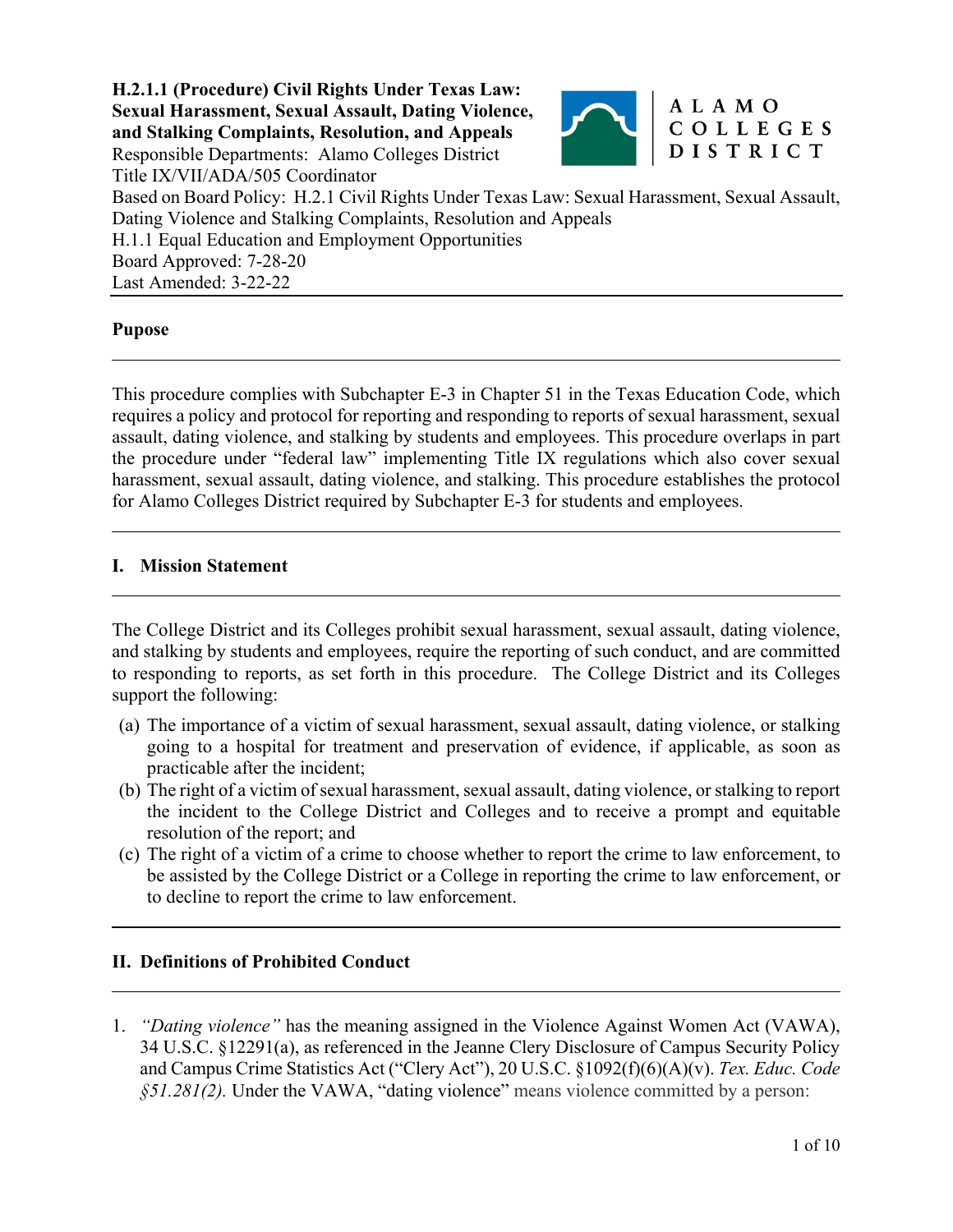

### ALAMO COLLEGES **DISTRICT**

Title IX/VII/ADA/505 Coordinator Based on Board Policy: H.2.1 Civil Rights Under Texas Law: Sexual Harassment, Sexual Assault, Dating Violence and Stalking Complaints, Resolution and Appeals H.1.1 Equal Education and Employment Opportunities Board Approved: 7-28-20 Last Amended: 3-22-22

- (a) who is or has been in a social relationship of a romantic or intimate nature with the victim; and
- (b) where the existence of such a relationship shall be determined based on a consideration of the following factors: (i) the length of the relationship; (ii) the type of relationship; and (iii) the frequency of interaction between the persons involved in the relationship. *(34 U.S.C. §12291(a)(10)).*
- 2. *"Sexual Assault"* has the meaning assigned in VAWA, as referenced in the Clery Act, 20 U.S.C. §1092(f)(6)(A)(v). *Tex. Educ. Code §51.281(2).* Under the Clery Act, "sexual assault" is an offense classified as a forcible or nonforcible sex offense under the uniform crime reporting system of the Federal Bureau of Investigation. *(20 U.S.C. §1091(f)(6)(A)(v))*.
- 3. *"Sexual harassment"* means unwelcome, sex-based verbal or physical conduct that:
	- (a) in the employment context, unreasonably interferes with a person's work performance or creates an intimidating, hostile, or offensive work environment; or
	- (b) in the education context, is sufficiently severe, persistent, or pervasive that the conduct interferes with a student's ability to participate in or benefit from educational programs or activities at a postsecondary educational institution. *Tex. Educ. Code §51.281(4)(A and B).*
- 4. *"Stalking"* has the meaning assigned in VAWA, as referenced in the Clery Act, 20 U.S.C. §1092(f)(6)(A)(v). *Tex. Educ. Code §51.281(2).* Under VAWA, "stalking" means engaging in a course of conduct directed at a specific person that would cause a reasonable person to (1) fear for his or her safety or the safety of others; or (2) suffer substantial emotional distress. *(34 U.S.C. §12291(a)(30)).*

## **III. Reporting of Prohibited Conduct**

 $\overline{a}$ 

1. **Electronic Reporting** A student enrolled at or an employee of the institution may electronically report an allegation of sexual harassment, sexual assault, dating violence, or stalking committed against or witnessed by the student or employee, regardless of the location at which the alleged offense occurred. The electronic reporting option (a) enables a student or employee to report the alleged offense anonymously; and (b) is easily accessible through a clearly identifiable link on the College District's Internet website home page. *Tex. Educ. Code §51.283.* The electronic link for the College District is found at AlamoCares; the electronic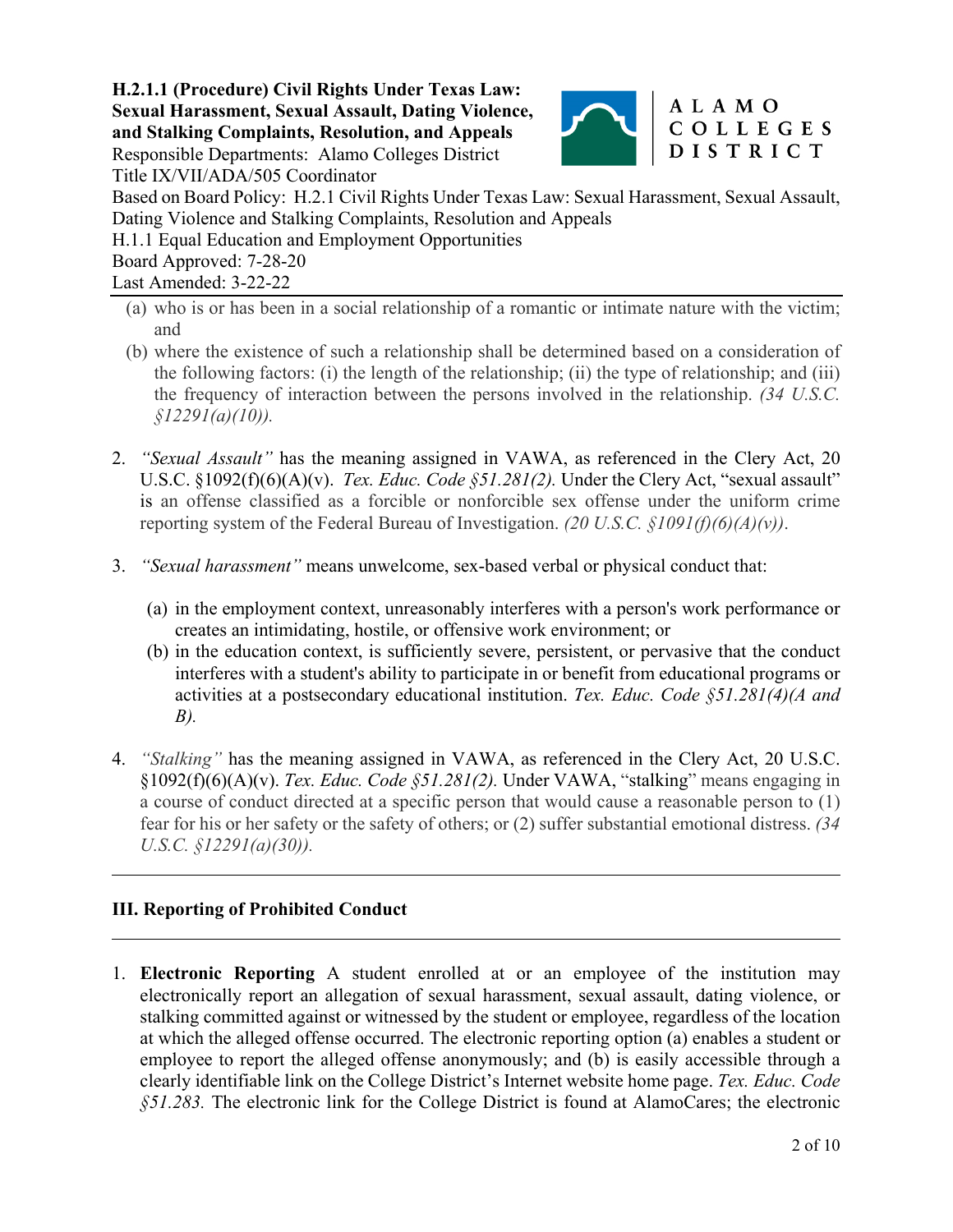

#### ALAMO COLLEGES **DISTRICT**

Title IX/VII/ADA/505 Coordinator Based on Board Policy: H.2.1 Civil Rights Under Texas Law: Sexual Harassment, Sexual Assault, Dating Violence and Stalking Complaints, Resolution and Appeals H.1.1 Equal Education and Employment Opportunities Board Approved: 7-28-20

Last Amended: 3-22-22

link for each a College is in the Colleges individual website. Although a report may be made anonymously, an anonymous report by a victim prevents the imposition of interim measures and cannot be investigated.

2. **Verbal Reporting.** A student enrolled at a College may verbally report an incident of sexual harassment, sexual assault, dating violence, and stalking to the College Title IX Coordinator or Title IX Lead at the College Title IX Office. A The ACD, a District or College Title IX Coordinator may complete and sign a Formal Complaint for a student under Title IX and take into consideration any student-victim's request not to investigate. The names and contact information for the College Title IX Coordinators Leads Title IX Leads at the Colleges are listed in H.1.2 Attachment A.: Title IX/VII/IV/ADA/504 Coordinator Contact List.

An employee may verbally report an incident of sexual harassment, sexual assault, dating violence, and stalking to the Almao Colleges District Title IX/VII/ADA/504 Coordinator, the District Title IX Coordinator for Employees --, whose names and contact information are listed in Appendix A to this procedure. Reports by an employee are deemed to be reported to the College District.

- 3. **Amnesty Reporting Certain Incidents.** A College may not take any disciplinary action against a student enrolled at any of the Colleges who in good faith reports to being the victim of, or a witness to, an incident of sexual harassment, sexual assault, dating violence, or stalking for a violation of the Subchapter E-3 occurring at or near the time of the incident, regardless of the location at which the incident occurred or the outcome of the College's disciplinary process regarding the incident, if any. *Tex. Educ. Code §51.284(a).* The foregoing does not apply to a student or employee who reports his/her own commission or assistance in the commission of sexual harassment, sexual assault, dating violence, or stalking. *Tex. Educ. Code §51.284(d).* This section III(2) may not be construed to limit a College's ability to provide amnesty from application of the College District's or Colleges' policies in circumstances not described by Subsection (a). *Tex. Educ. Code §51.284(e).*
	- (a) The College District or College may investigate to determine whether a report of an incident of sexual harassment, sexual assault, dating violence, or stalking was made in good faith. *Tex. Educ. Code §51.284(b).*
	- (b) A determination that a student or employee is entitled to amnesty under (a) above is final and may not be revoked. *Tex. Educ. Code §51.284(c).*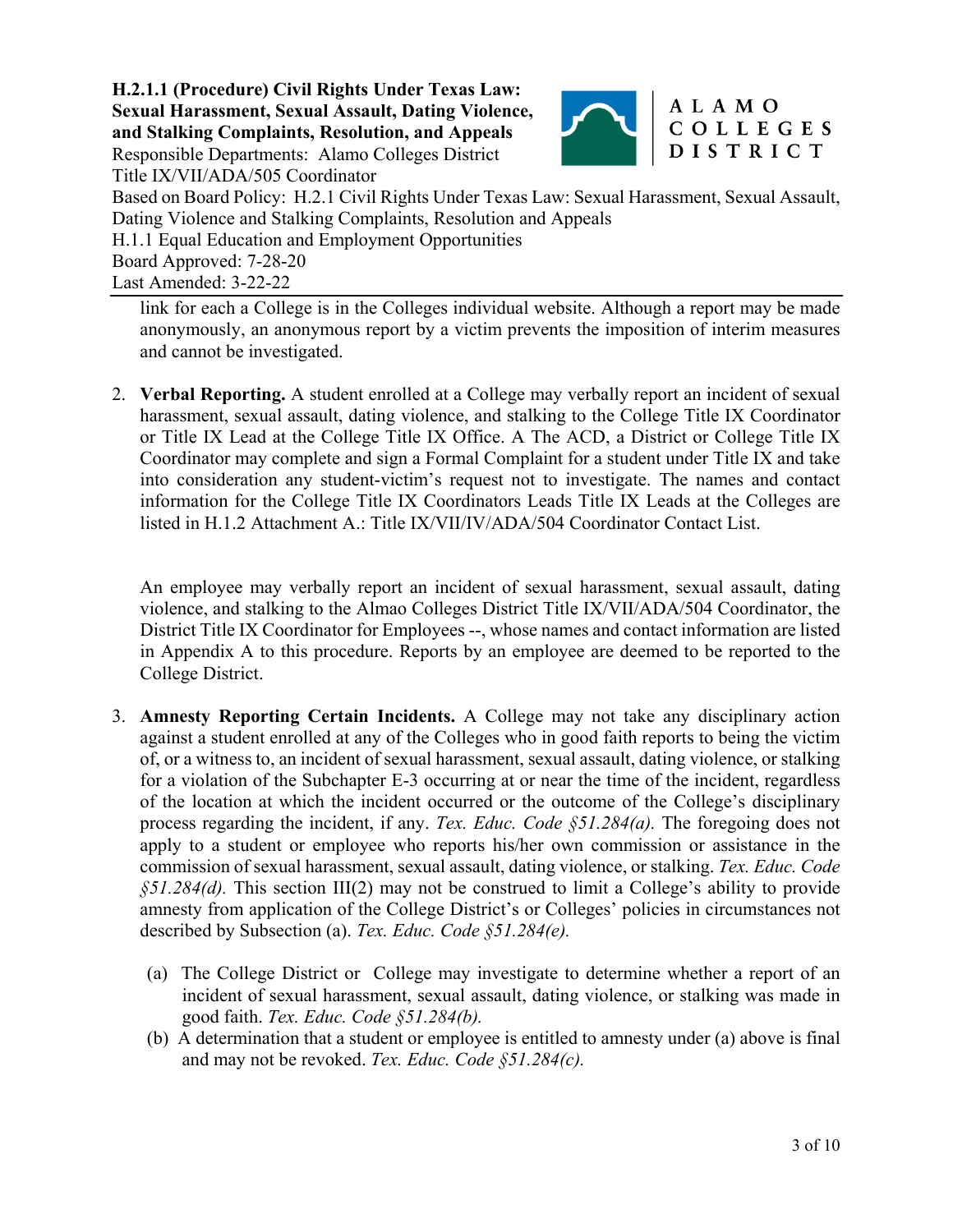

### ALAMO COLLEGES **DISTRICT**

Title IX/VII/ADA/505 Coordinator Based on Board Policy: H.2.1 Civil Rights Under Texas Law: Sexual Harassment, Sexual Assault, Dating Violence and Stalking Complaints, Resolution and Appeals H.1.1 Equal Education and Employment Opportunities Board Approved: 7-28-20 Last Amended: 3-22-22

- *4.* **Confidential Discussion.** Each college of the College District is a postsecondary educational institution as defined in the Texas Education Code. As required by Sub-chapter E-3, the College District and each College designate one or more employees to act as responsible employees for purposes of Title IX of the Education Amendments of 1972 and show on Appendix A to this procedure. Students enrolled at one or more of the Colleges may speak confidentially concerning sexual harassment, sexual assault, dating violence, and stalking with a counselor at the college at which they are enrolled. *Tex. Educ. Code §51.290(a)(1)(A and B).* A Personal Counselor- or an Employee Assistance Program Counselor with whom the student or employee speaks confidentially may not disclose any communication made by the student to the employee unless the student consents to the disclosure or the employee is required to make the disclosure under state or federal law. *Tex. Educ. Code §51.290(a)(1)(A and B).* 
	- **(a)** All Alamo Colleges District and College employees who are not employed as a *Personal Counselor* or designated as a Confidential Employee are *Mandated Reporters* for all the details of which they are aware about an incident. Mandated Reporters must share this information with the Title IX Coordinator. Giving a *Mandated Reporter* notice of an incident constitutes official notice to the institution. Incidents of sexual misconduct will be taken seriously when official notice is given to the institution. Such incidents of sexual misconduct will be investigated and resolved ina prompt and equitable manner under the *Alamo Colleges District Civil Rights/Title IX Policies and Procedures.*
- 5. **Confidentiality in Reporting.** Confidentiality in reporting incidents of prohibit conduct apply to:
	- (a) an alleged victim of an incident of sexual harassment, sexual assault, dating violence, or stalking reported to a college; *Tex. Educ. Code §51.291(a)(1).*
	- (b) a person who reports to a College an incident of sexual harassment, sexual assault, dating violence, or stalking and who sought guidance from the institution concerning such an incident or who participated in the institution's investigation of such an incident; *Tex. Educ. Code §51.291(a)(2.* and
	- (c) a person who is alleged in a report made to a postsecondary educational institution to have committed or assisted in the commission of sexual harassment, sexual assault, dating violence, or stalking if, after completing an investigation, the institution determines the report to be unsubstantiated or without merit. *Tex. Educ. Code §51.291(a)(3).*
- 6. **Disclosure of Identity.** Unless waived in writing by the person, the identity of a person described above: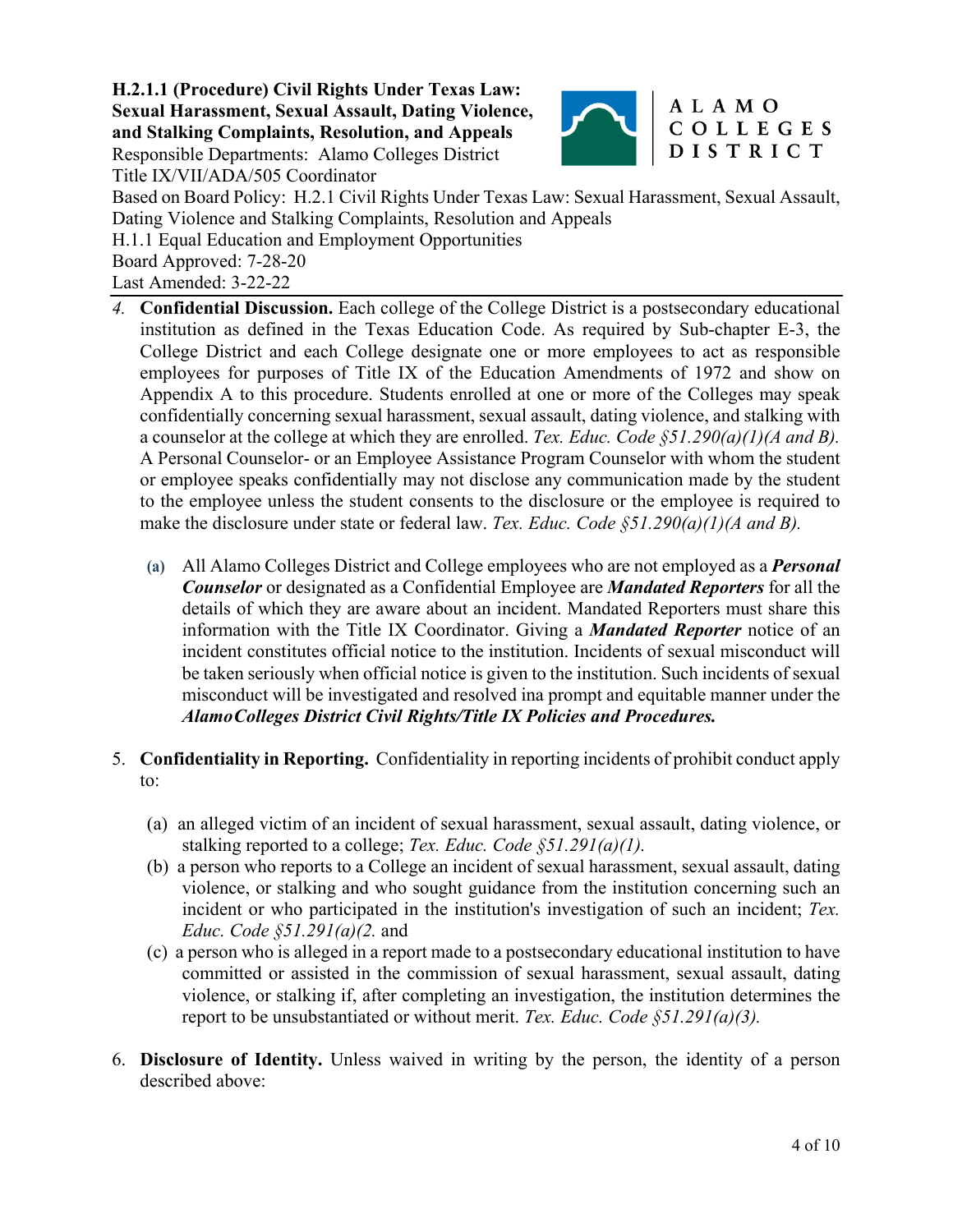

### ALAMO COLLEGES **DISTRICT**

Title IX/VII/ADA/505 Coordinator Based on Board Policy: H.2.1 Civil Rights Under Texas Law: Sexual Harassment, Sexual Assault,

- Dating Violence and Stalking Complaints, Resolution and Appeals
- H.1.1 Equal Education and Employment Opportunities

Board Approved: 7-28-20

Last Amended: 3-22-22

 $\overline{a}$ 

 $\overline{a}$ 

- (a) is confidential and not subject to disclosure under Chapter 552, Texas Government Code; *Tex. Educ. Code §51.291(b)(1).* and
- (b) may be disclosed only to:
	- (1) the College District or the College to which the report is made as necessary to conduct an investigation of the report; *Tex. Educ. Code §51.291(b)(2)(A).*
	- (2) a law enforcement officer as necessary to conduct a criminal investigation of the report described by section III(4) above; *Tex. Educ. Code §51.291(b)(2)(B).* or
	- (3) a health care provider in an emergency situation, as determined necessary by the College District. *Tex. Educ. Code §51.291(b)(2)(C).*
- 7. **Other Disclosures.** A disclosure as stated in Section III(5)(a) is not a voluntary disclosure for purposes of Section 552.007, Texas Government Code. *Tex. Educ. Code §51.291(c).*  Information regarding an incident of sexual harassment, sexual assault, dating violence, or stalking disclosed to a health care provider or other medical provider employed by the College District is confidential and may be shared by the provider only with the victim's consent. The provider must provide aggregate data or other nonidentifying information regarding those incidents to a ACD, District or College Title IX Coordinator. *Tex. Educ. Code §51.291(d).*

## **IV.Protocol for Responding to Reports of Prohibited Conduct**

- **1. Counseling.** To the greatest extent practicable based on the number of Personal Counselors employed by the College District at a College, the College handling the report will ensure that each alleged victim or alleged perpetrator of an incident of sexual harassment, sexual assault, dating violence, or stalking who is a student is offered counseling provided by a Personal Counselor who does not provide counseling to any other person involved in the incident. *Tex. Educ. Code §51.282(e)(1).* Title IX Coordinators responsible for employees at the District level will refer each alleged victim or alleged perpetrator of an incident of sexual harassment, sexual assault, dating violence, or stalking who is an employee to the Employee Assistance Program ("EAP") for counseling services.
- **2. Student Course Drop.** Notwithstanding any other law, a College will allow an alleged victim or alleged perpetrator of an incident of sexual harassment, sexual assault, dating violence, or stalking to drop a course in which both parties are enrolled without any academic penalty. *Tex. Educ. Code §51.282(e)(2).*
- **3. Interim measures.** The College District or the College handling a report will provide interim measures to protect victims of sexual harassment, sexual assault, dating violence, or stalking during the pendency of the disciplinary process, including protection from retaliation, and any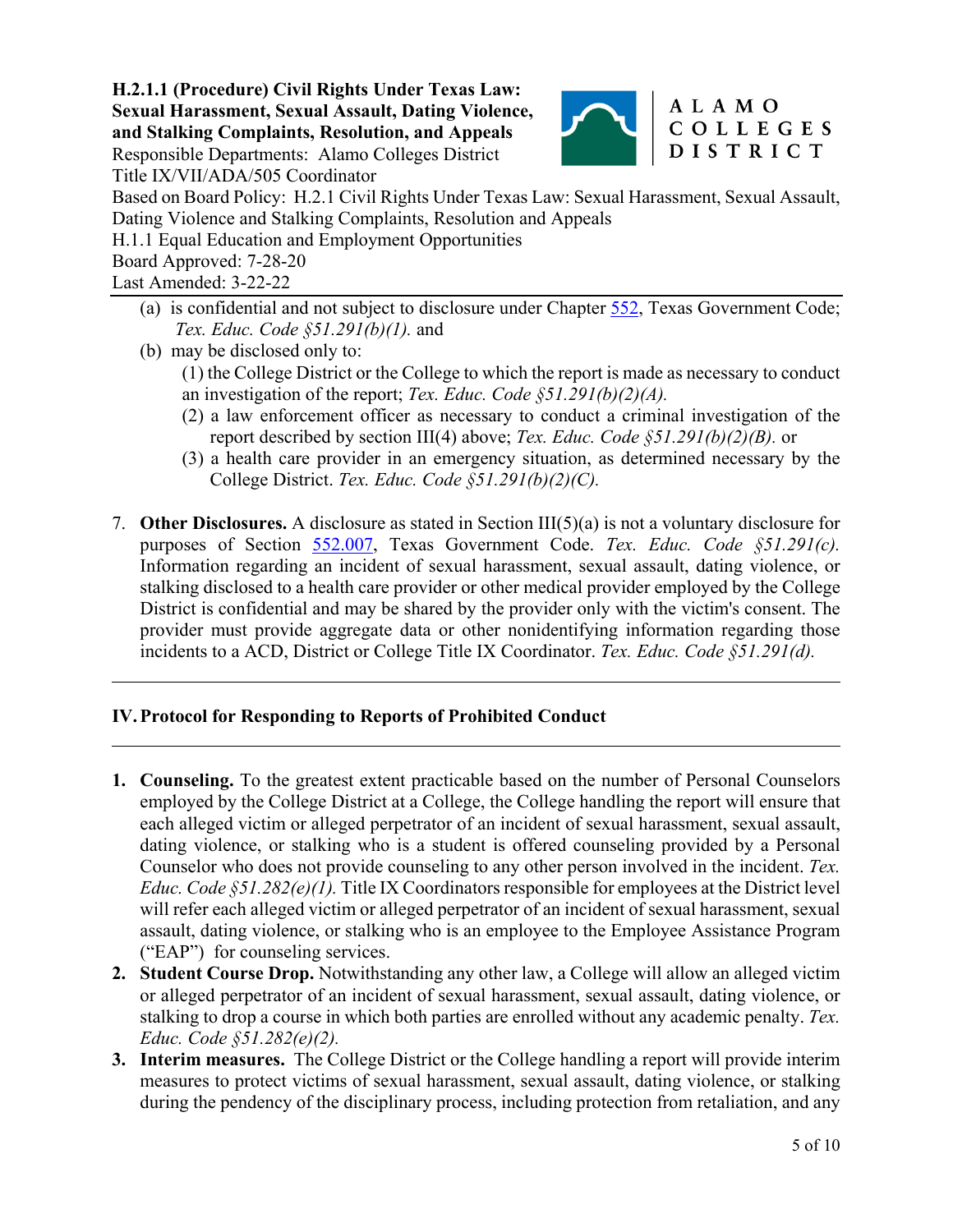

#### ALAMO COLLEGES **DISTRICT**

Title IX/VII/ADA/505 Coordinator

Based on Board Policy: H.2.1 Civil Rights Under Texas Law: Sexual Harassment, Sexual Assault, Dating Violence and Stalking Complaints, Resolution and Appeals

H.1.1 Equal Education and Employment Opportunities

Board Approved: 7-28-20

Last Amended: 3-22-22

other accommodations available to those victims at the institution. *Tex. Educ. Code §51.282(a)(1)(D).*

- **4. Procedure for Students.** Once a report of sexual harassment, sexual assault, dating violence or stalking is received and interim measures are provided by a College, the protocols and disciplinary process applicable to students will be followed.. The report must be reduced to a written signed complaint so that an investigation may commence. *Tex. Educ. Code §51.282(a)(1)(C).*
- **5. Procedure for Employees.** Once a report of sexual harassment, sexual assault, dating violence or stalking is received and interim measures are provided by the College District for an employee, the protocols and disciplinary process applicable to emploees will be followed. The report must be reduced to a written signed complaint so that an investigation may commence.
- **6. Victim Request Not to Investigate.** If an alleged victim of an incident of sexual harassment, sexual assault, dating violence, or stalking reported to the College District or a College requests that either not investigate the alleged incident, the College District or a College handling the report may investigate the alleged incident in a manner that complies with the confidentiality requirements under Sections III(5-6) above. *Tex. Educ. Code §51.285(a).* In determining whether to investigate the alleged incident, the College District or a College shall consider:
	- (a) the seriousness of the alleged incident;
	- (b) whether the institution has received other reports of sexual harassment, sexual assault, dating violence, or stalking committed by the alleged perpetrator or perpetrators;
	- (c) whether the alleged incident poses a risk of harm to others; and
	- (d) any other factors the institution determines relevant. *Tex. Educ. Code §51.285(a)(1-4).*
- **7. Investigation Decision.** Whichever is handling the report, the College District or College shall inform an alleged victim of an incident of sexual harassment, sexual assault, dating violence, or stalking who requests not to investigate the alleged incident of the decision whether to investigate the alleged incident. *Tex. Educ. Code §51.285(c).*

If the College District or College decides not to investigate an alleged incident of sexual harassment, sexual assault, dating violence, or stalking based on the alleged victim's request not to investigate, whichever is handling the report shall take any steps determined necessary to protect the health and safety of the College District's or College's community in relation to the alleged incident. *Tex. Educ. Code §51.285(b).* 

## **V. Disciplinary Process for Students**

l

 $\overline{a}$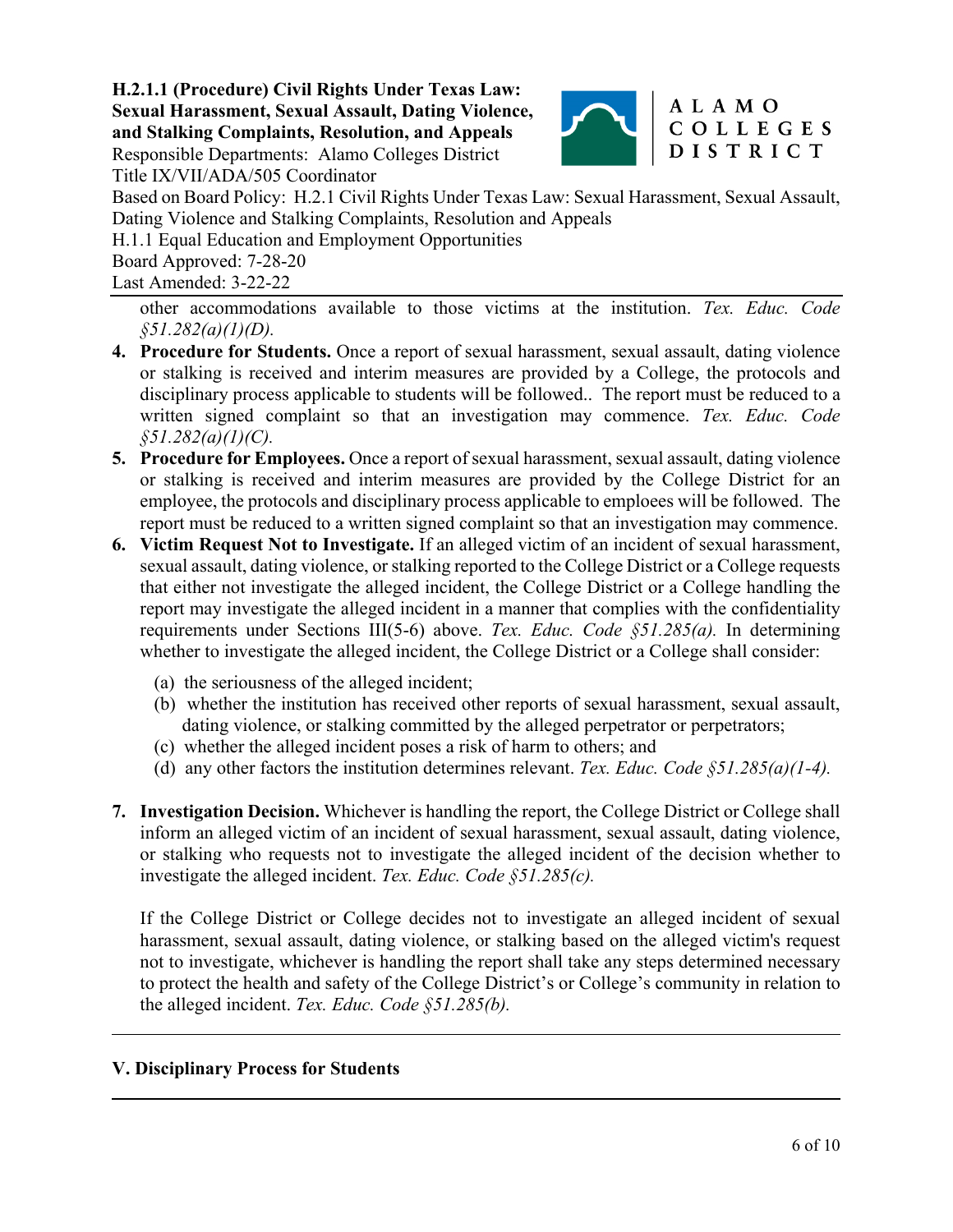

### ALAMO COLLEGES **DISTRICT**

Title IX/VII/ADA/505 Coordinator Based on Board Policy: H.2.1 Civil Rights Under Texas Law: Sexual Harassment, Sexual Assault, Dating Violence and Stalking Complaints, Resolution and Appeals H.1.1 Equal Education and Employment Opportunities Board Approved: 7-28-20 Last Amended: 3-22-22

- **1. Student Code of Conduct.** The disciplinary process for students will be followed in the event that a College initiates a disciplinary process concerning an allegation that a student enrolled at one or more of the Colleges violated the Student Code of Conduct by committing sexual harassment, sexual assault, dating violence, or stalking. *Tex. Educ. Code §51.286.* The procedure:
	- a) provides to the student and the alleged victim a prompt and equitable opportunity to present witnesses and other evidence relevant to the alleged violation during the disciplinary process; *Tex. Educ. Code §51.286(1).*
	- b) ensures that both the student and the alleged victim have reasonable and equitable access to all evidence relevant to the alleged violation in the College's possession, including any statements made by the alleged victim or by other persons, information stored electronically, written or electronic communications, social media posts, or physical evidence, redacted as necessary to comply with any applicable federal or state law regarding confidentiality; *Tex. Educ. Code §51.286(2).* And
	- c) provides reasonable steps to protect the student and the alleged victim from retaliation and harassment during the pendency of the disciplinary process. *Tex. Educ. Code §51.286(3).*
- **2. Student Withdrawal or Graduation Pending Disciplinary Charges.** If a student withdraws or graduates from one of the Colleges pending a disciplinary charge alleging that the student violated the Student Code of Conduct by committing sexual harassment, sexual assault, dating violence, or stalking, the College handling the disciplinary process:
	- a) may not end the disciplinary process or issue a transcript to the student until the College makes a final determination of responsibility; and
	- b) shall expedite the institution's disciplinary process as necessary to accommodate both the student's and the alleged victim's interest in a speedy resolution. *Tex. Educ. Code §51.287(a)(1 and 2).*

On request by another postsecondary educational institution, the College District shall provide to the requesting institution information relating to a determination by the College that a student enrolled at the institution violated the Student Code of Conduct by committing sexual harassment, sexual assault, dating violence, or stalking. *Tex. Educ. Code §51.287(b).* 

**3. Disciplinary Sanctions.** A student who is found responsible for committing sexual harassment, sexual assault, dating violence, or stalking in violation of the Student Code of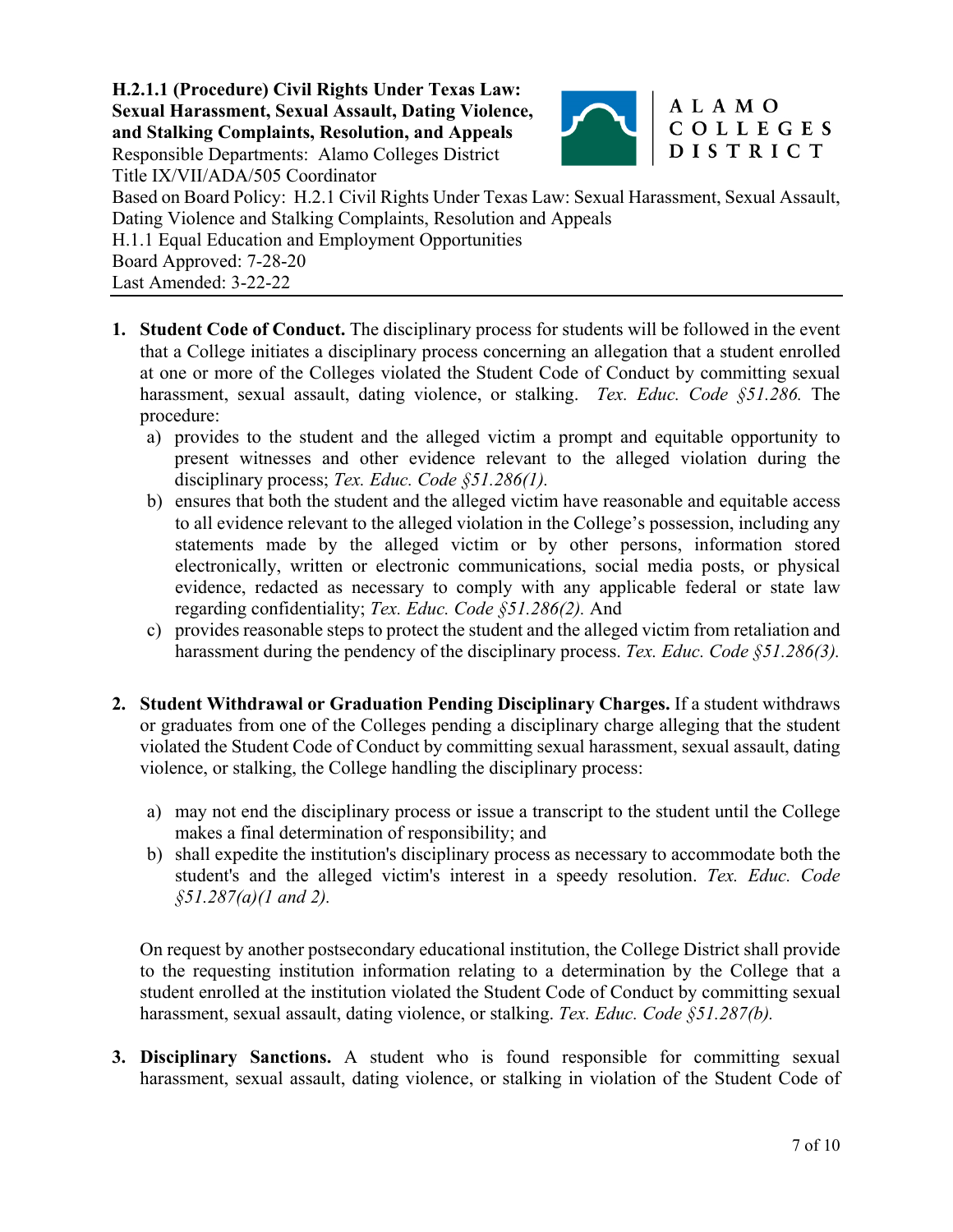

### ALAMO COLLEGES **DISTRICT**

Title IX/VII/ADA/505 Coordinator Based on Board Policy: H.2.1 Civil Rights Under Texas Law: Sexual Harassment, Sexual Assault, Dating Violence and Stalking Complaints, Resolution and Appeals

H.1.1 Equal Education and Employment Opportunities

Board Approved: 7-28-20

Last Amended: 3-22-22

l

 $\overline{a}$ 

 $\overline{a}$ 

l

Conduct will be imposed one or more sanctions listed in the Student Code of Conduct deemed appropriate for the violation(s). *Tex. Educ. Code §51.282(a)(1)(B).*

# **VI. Disciplinary Process for Employees**

- **1. Civil Rights Procedures.** The disciplinary process for employees stated in Civil Rights Procedures H.1.2.1 and H.1.2.2 will be followed in the event that the College District initiates a disciplinary process concerning an allegation that an employee violated the Civil Rights Procedures by committing sexual harassment, sexual assault, dating violence, or stalking. *Tex. Educ. Code §51.286.* The Civil Rights procedures:
	- a) provide to the employee and the alleged victim a prompt and equitable opportunity to present witnesses and other evidence relevant to the alleged violation during the disciplinary process; *Tex. Educ. Code §51.286(1).*
	- b) ensure that both the employee and the alleged victim have reasonable and equitable access to all evidence relevant to the alleged violation in the College District's possession, including any statements made by the alleged victim or by other persons, information stored electronically, written or electronic communications, social media posts, or physical evidence, redacted as necessary to comply with any applicable federal or state law regarding confidentiality; *Tex. Educ. Code §51.286(2).* And
	- c) provide reasonable steps to protect the employee and the alleged victim from retaliation and harassment during the pendency of the disciplinary process. *Tex. Educ. Code §51.286(3).*
- **2. Disciplinary Sanctions.** An employee who is found responsible for committing sexual harassment, sexual assault, dating violence, or stalking in violation of the Civil Rights Policy and Procedures will be subjected to disciplinary action up to and including termination of employment. *Tex. Educ. Code §51.282(a)(1)(B).*

## **VII. Institutional Requirements**

**1. Policy Publication.** The College District shall make the sexual harassment, sexual assault, dating violence, and stalking policy available to students, faculty, and staff members by (a) including the policy in Board Policies and any student handbooks; and (b) creating and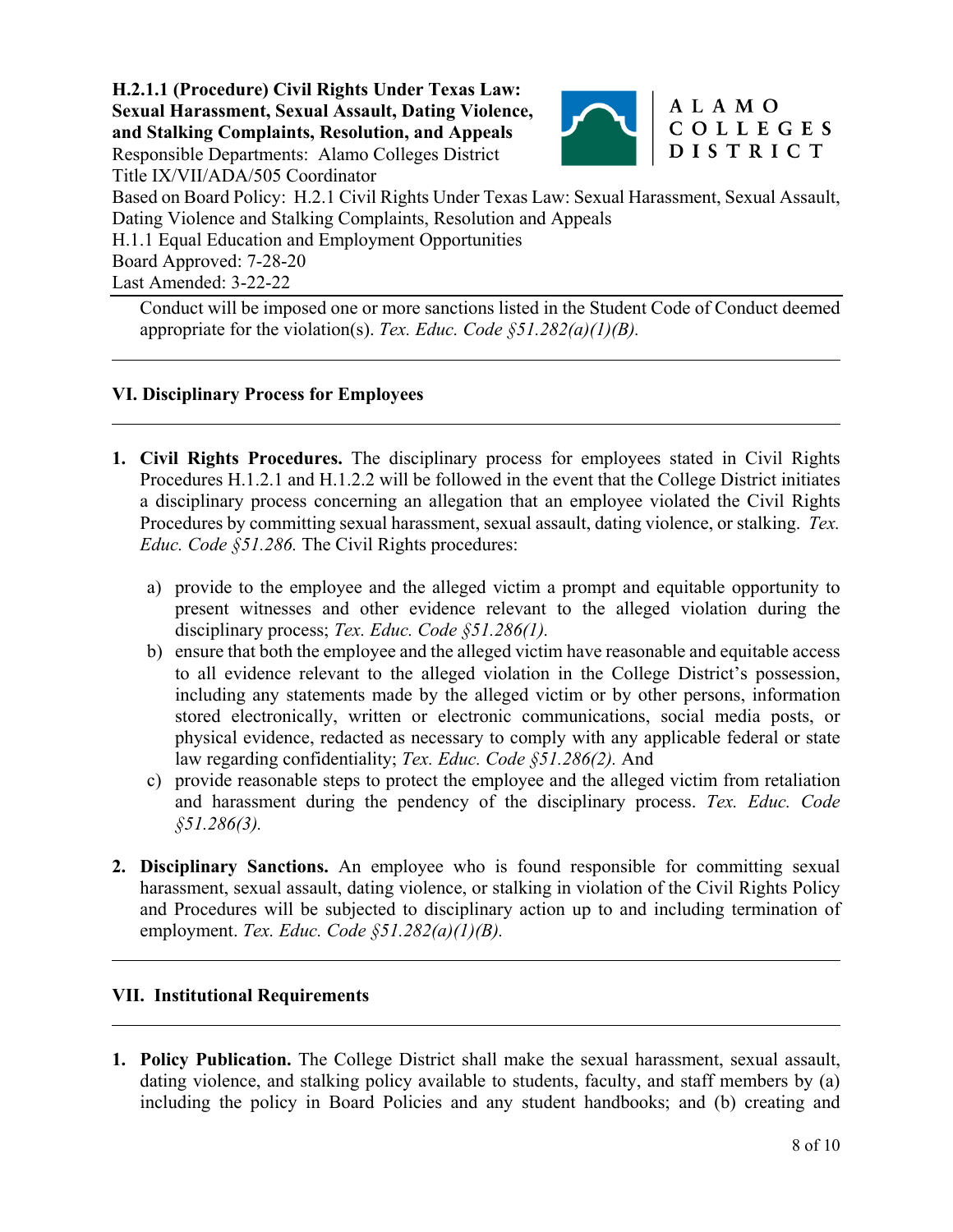

### ALAMO COLLEGES **DISTRICT**

Title IX/VII/ADA/505 Coordinator

Based on Board Policy: H.2.1 Civil Rights Under Texas Law: Sexual Harassment, Sexual Assault, Dating Violence and Stalking Complaints, Resolution and Appeals

H.1.1 Equal Education and Employment Opportunities

Board Approved: 7-28-20

Last Amended: 3-22-22

maintaining a web page dedicated solely to the policy that is easily accessible through a clearly identifiable link on the College District's Internet website home page. *Tex. Educ. Code §51.282(b)(1and 2).*

- **2. Student Orientation.** The College District shall require each entering freshman or undergraduate transfer student to attend an orientation on the sexual harassment, sexual assault, dating violence, and stalking policy before or during the first semester or term in which the student is enrolled at the institution. District Student Success shall establish the format and content of the orientation. The orientation (a) may be provided online; and (b) must include the Mission Statements in Section I above. *Tex. Educ. Code §51.282(c).*
- **3. Prevention and Outreach.** The College District shall develop and implement a comprehensive prevention and outreach program on sexual harassment, sexual assault, dating violence, and stalking. *Tex. Educ. Code §51.282(d).* The program must:
	- (a) address a range of strategies to prevent sexual harassment, sexual assault, dating violence, and stalking, including a victim empowerment program, a public awareness campaign, primary prevention, bystander intervention, and risk reduction; and
	- (b) include providing students information regarding the protocol for reporting incidents of sexual harassment, sexual assault, dating violence, and stalking adopted including the name, office location, and contact information of the District Title IX Coordinator for Students by:
		- (1) e-mailing the information to each student at the beginning of each semester or other academic term; and
		- (2) including the information in the orientation required Section VII(2) above. *Tex. Educ. Code §51.282(d)(1 and 2)(A and B).*
- **4. Peace Officer Trauma Training.** Each peace officer employed by the College District shall complete training on trauma-informed investigation into allegations of sexual harassment, sexual assault, dating violence, and stalking. *Tex. Educ. Code §51.288.*
- **5. External Coordination.** To facilitate effective communication and coordination regarding allegations of sexual harassment, sexual assault, dating violence, and stalking at the College District and Colleges, the College District may enter into a memorandum of understanding with one or more:
	- (1) local law enforcement agencies;
	- (2) sexual harassment, sexual assault, dating violence, or stalking advocacy groups; and
	- (3) hospitals or other medical resource providers. *Tex. Educ. Code §51.289.*